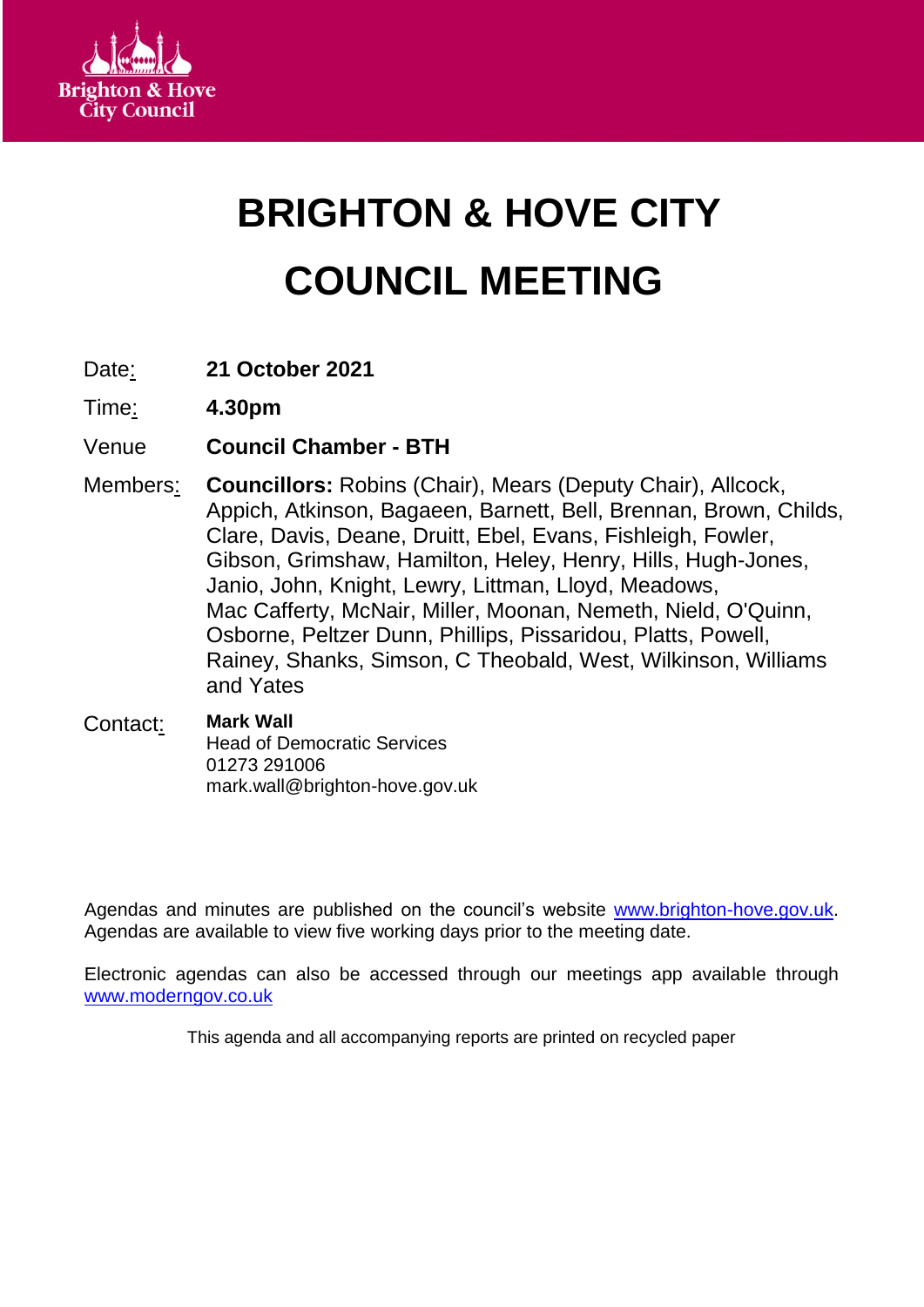# **AGENDA**

#### **PART ONE Page**

#### **38 DECLARATIONS OF INTEREST**

- (a) Disclosable pecuniary interests;
- (b) Any other interests required to be registered under the local code;
- (c) Any other general interest as a result of which a decision on the matter might reasonably be regarded as affecting you or a partner more than a majority of other people or businesses in the ward/s affected by the decision.

In each case, you need to declare

- (i) the item on the agenda the interest relates to;
- (ii) the nature of the interest; and
- (iii) whether it is a disclosable pecuniary interest or some other interest.

If unsure, Members should seek advice from the Monitoring Officer or Democratic Services Officer preferably before the meeting.

#### **39 MINUTES 9 - 66**

To approve as a correct record the minutes of:

- (a) the last Council meeting held on the 15 July 2021;
- (b) the Special Council meeting held on the 15 July 2021.

| <b>Contact Officer:</b> | Mark Wall |  |
|-------------------------|-----------|--|
| Ward Affected:          | All Wards |  |

## **40 MAYOR'S COMMUNICATIONS.**

To receive communications from the Mayor.

## **41 TO RECEIVE PETITIONS AND E-PETITIONS.**

To receive any petitions to be presented to the Mayor by members of the public and/or Members as notified by the due date of 7 October 2021 (10 working days).

## **42 WRITTEN QUESTIONS FROM MEMBERS OF THE PUBLIC.**

A list of public questions received by the due date of 12noon on the 15 October 2021 will be circulated separately as part of an addendum at the meeting.

## **43 DEPUTATIONS FROM MEMBERS OF THE PUBLIC.**

A list of deputations received by the due date of 12noon on the 15

*Contact Officer: Mark Wall Tel: 01273 291006*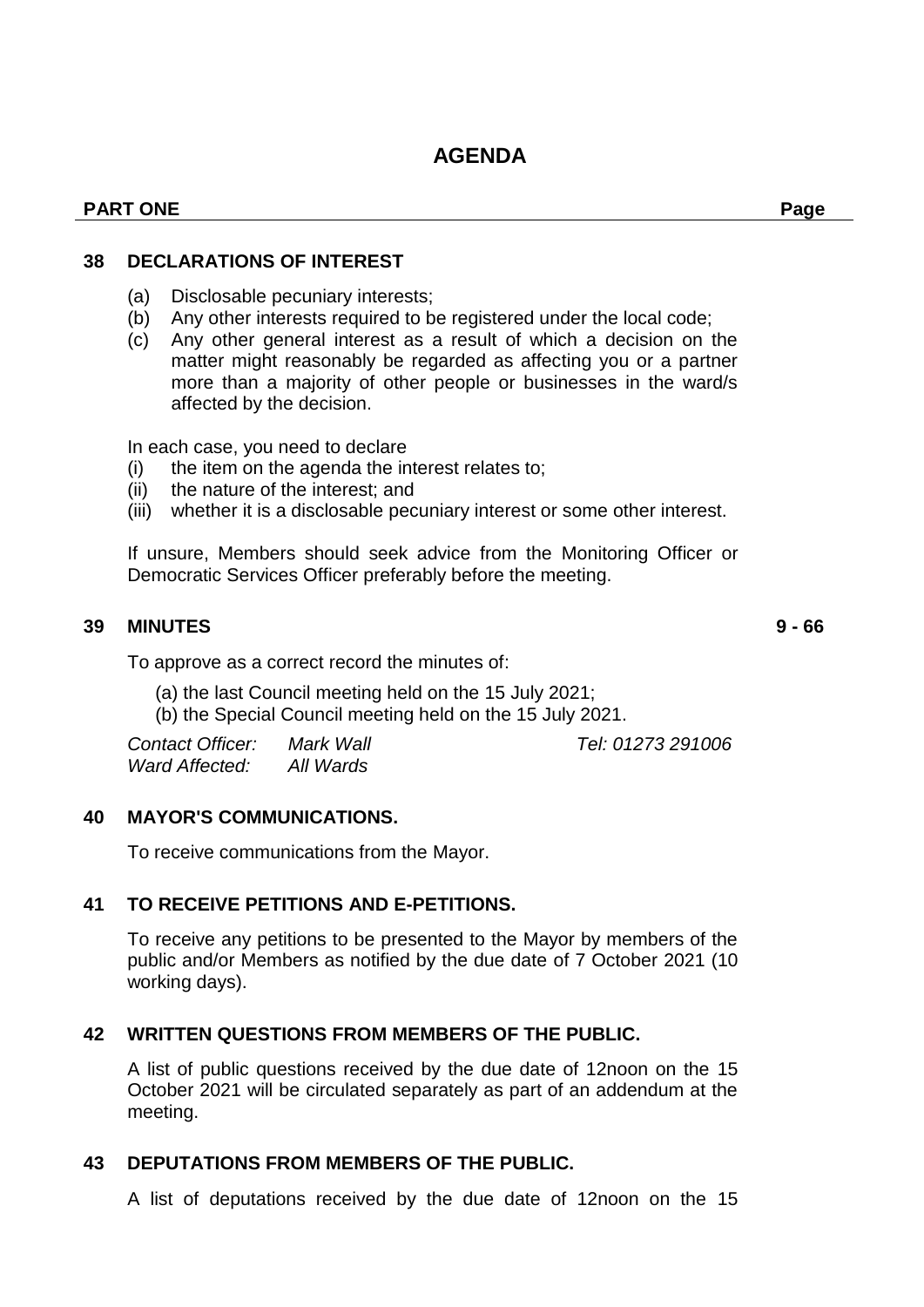October 2021 will be circulated separately as part of an addendum at the meeting.

#### **44 PETITIONS FOR COUNCIL DEBATE 67 - 68**

Petitions to be debated at Council. Report of the Monitoring Officer.

(1) **Stop the Greens' Destruction of Brighton and Hove.** Proposed by Adrian Carter.

*Contact Officer: Mark Wall Tel: 01273 291006 Ward Affected: All Wards*

#### **45 CALL OVER FOR REPORTS OF COMMITTEES.**

- (a) Call over items 48 50 will be read out at the meeting and Members invited to reserve the items for consideration.
- (b) To receive or approve the reports and agree with their recommendations, with the exception of those which have been reserved for discussion.
- (c) Oral questions from Councillors on the Committee reports, which have not been reserved for discussion.

#### **46 WRITTEN QUESTIONS FROM COUNCILLORS. 69 - 86**

A list of the written questions submitted by Members has been included in the agenda papers. This will be repeated along with the written answers received and will be taken as read as part of an addendum circulated separately at the meeting.

*Contact Officer: Mark Wall Tel: 01273 291006*

#### **6.30 - 7.00PM REFRESHMENT BREAK**

Note: A refreshment break is scheduled for 6.30pm although this may alter slightly depending on how the meeting is proceeding and the view of the Mayor.

#### **47 ORAL QUESTIONS FROM COUNCILLORS 87 - 90**

A list of Councillors who have indicated their desire to ask an oral question at the meeting along with the subject matters has been listed in the agenda papers.

*Contact Officer: Mark Wall Tel: 01273 291006*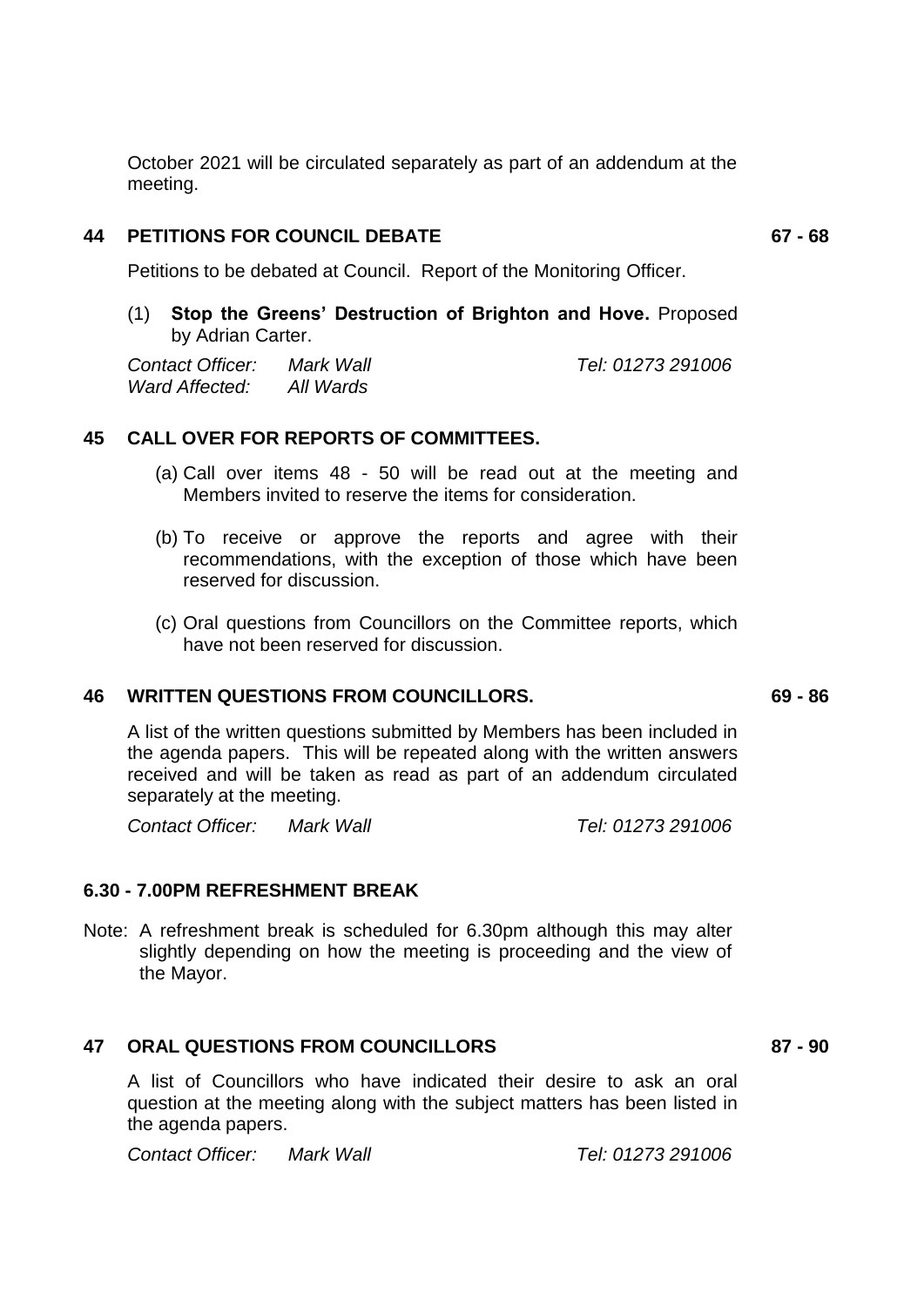#### **REPORTS FOR DECISION**

#### **48 REVIEW OF THE WASTE & MINERALS PLAN - PROPOSED SUBMISSION 91 - 246**

Extract from the proceedings of the Tourism, Equalities, Communities & Culture Committee meeting held on the 16 September 2021, together with a report of the Executive Director for Economy, Environment & Culture.

| Contact Officer: Steve Tremlett |           | Tel: 01273 292108 |
|---------------------------------|-----------|-------------------|
| Ward Affected:                  | All Wards |                   |

#### **49 COUNCIL & COMMITTEE MEETINGS - OCTOBER 2021 247 - 262**

Report of the Chief Executive.

| <b>Contact Officer:</b> | Abraham Ghebre-Ghiorghis | Tel: 01273 291500 |
|-------------------------|--------------------------|-------------------|
| Ward Affected:          | All Wards                |                   |

#### **REPORTS REFERRED FOR INFORMATION**

#### **50 RESPONSE TO MEMBERS LETTER: FREEDOM OF INFORMATION REQUESTS 263 - 280**

Extract from the Audit & Standards Committee meeting held on the 28 September 2021, together with a report of the Assistant Director Human Resources & Organisational Development.

*Contact Officer: Dan Snowdon Ward Affected: All Wards*

#### **NOTICES OF MOTION**

The following Notices of Motion have been submitted by Members for consideration:

| 51 GETTING COUNCIL SERVICES BACK TO WORK                        | 281 - 282 |
|-----------------------------------------------------------------|-----------|
| Proposed by Councillor Wilkinson on behalf of the Labour Group. |           |

#### **52 HOUSING REPAIRS 283 - 284**

Proposed by Councillor Williams on behalf of the Labour Group.

#### **53 FAIR TRADE CITY 285 - 286**

Joint motion proposed by Councillor Appich on behalf of the Labour and Green Groups.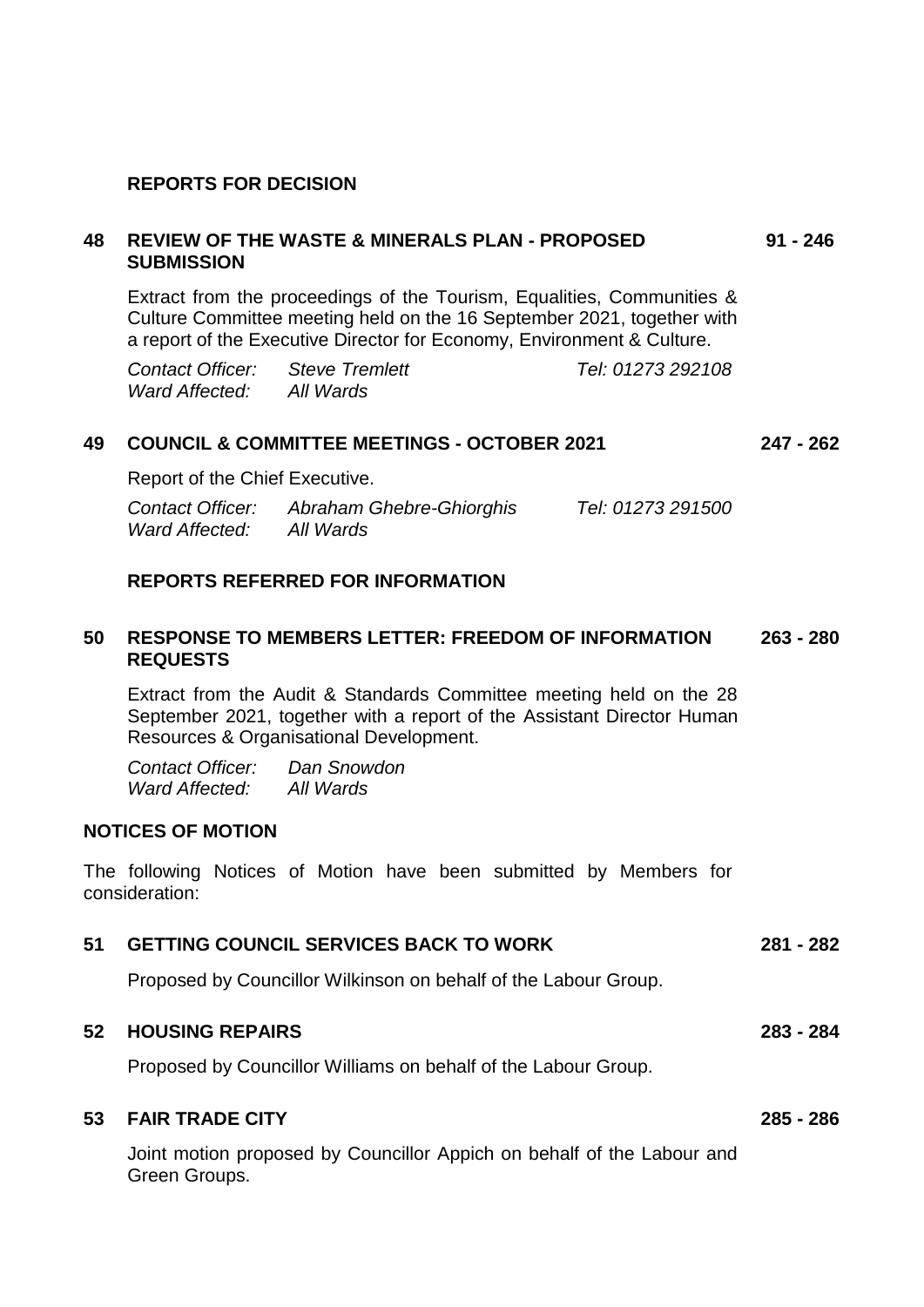| 54 | <b>POOR CONDITION OF PAVEMENTS IN BRIGHTON AND HOVE</b>                                                    | 287 - 288 |
|----|------------------------------------------------------------------------------------------------------------|-----------|
|    | Proposed by Councillor Nemeth on behalf of the Conservative Group.                                         |           |
| 55 | <b>FOSSIL FUEL NON-PROLIFERATION TREATY</b>                                                                | 289 - 290 |
|    | Proposed by Councillor Clare on behalf of the Green Group.                                                 |           |
| 56 | <b>PROTECT RESIDENTS THIS WINTER</b>                                                                       | 291 - 292 |
|    | Proposed by Councillor John on behalf of the Green Group.                                                  |           |
| 57 | <b>VIOLENCE AGAINST WOMEN AND GIRLS</b>                                                                    | 293 - 294 |
|    | Cross-Party motion propsed by Councillor Powell on behalf of the Green,<br>Labour and Conservative Groups. |           |
| 58 | <b>COUNCIL PLACEMENT OF HOMELESS PEOPLE AND ROUGH</b><br><b>SLEEPERS</b>                                   | 295 - 296 |

Proposed by Councillor Mears on behalf of the Conservative Group.

#### **59 CLOSE OF MEETING**

The Mayor will move a closure motion under Procedure Rule 17 to terminate the meeting 4 hours after the beginning of the meeting (excluding any breaks/adjournments).

*Note:*

- *1. The Mayor will put the motion to the vote and if it is carried will then:-*
	- *(a) Call on the Member who had moved the item under discussion to give their right of reply, before then putting the matter to the vote, taking into account the need to put any amendments that have been moved to the vote first;*
	- *(b) Each remaining item on the agenda that has not been dealt with will then be taken in the order they appear on the agenda and put to the vote without debate.*

*The Member responsible for moving each item will be given the opportunity by the Mayor to withdraw the item or to have it voted on. If there are any amendments that have been submitted, these will be taken and voted on first in the order that they were received.*

- *(c) Following completion of the outstanding items, the Mayor will then close the meeting.*
- *2. If the motion moved by the Mayor is not carried the meeting will continue in the normal way, with each item being moved and*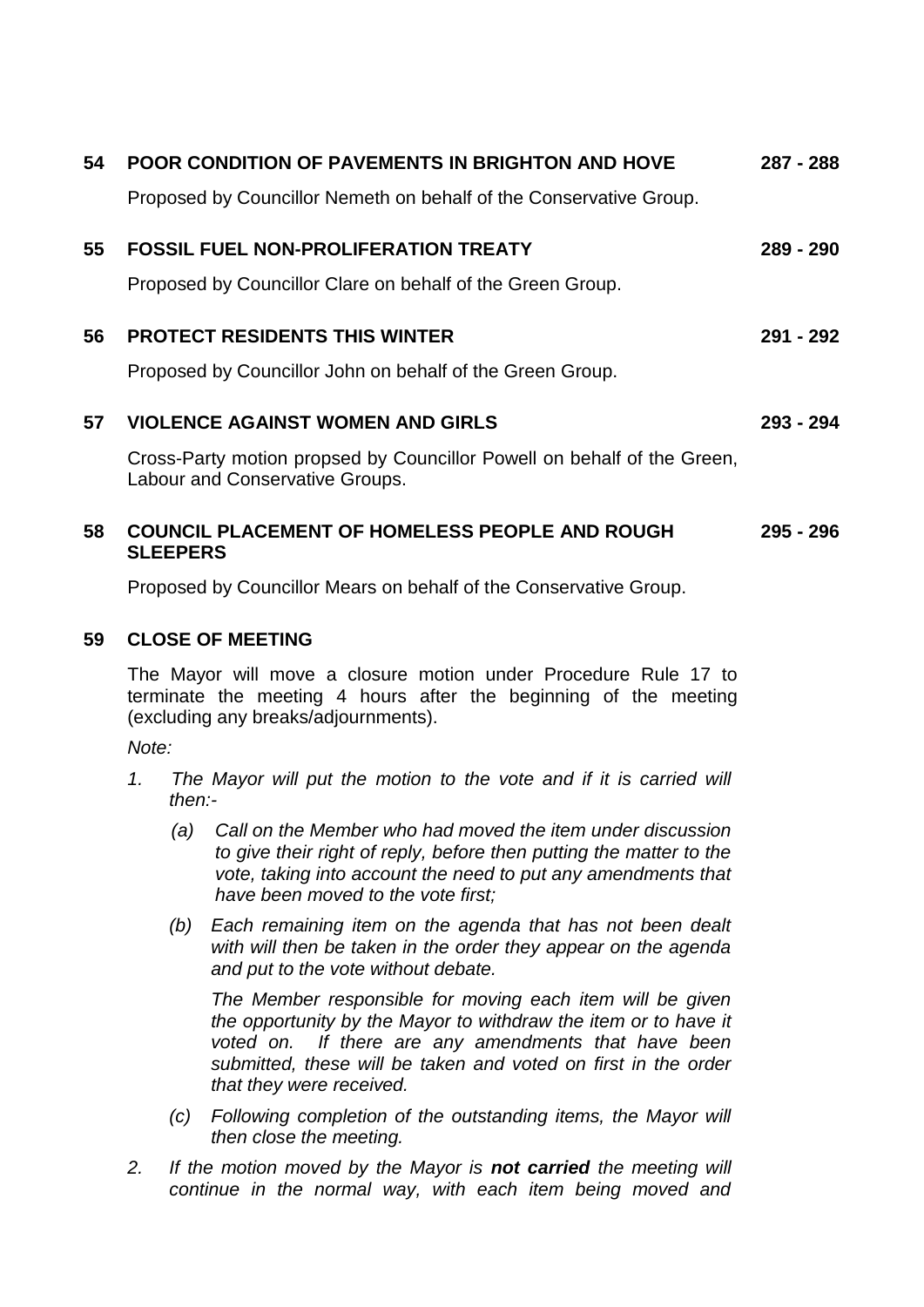*debated and voted on.*

*3. Any Member will still have the opportunity to move a closure motion should they so wish. If such a motion is moved and seconded, then the same procedure as outlined above will be followed.*

*Once all the remaining items have been dealt with the Mayor will close the meeting.*

Chief Executive Hove Town Hall Norton Road Hove BN3 3BQ

Date of Publication - Wednesday, 13 October 2021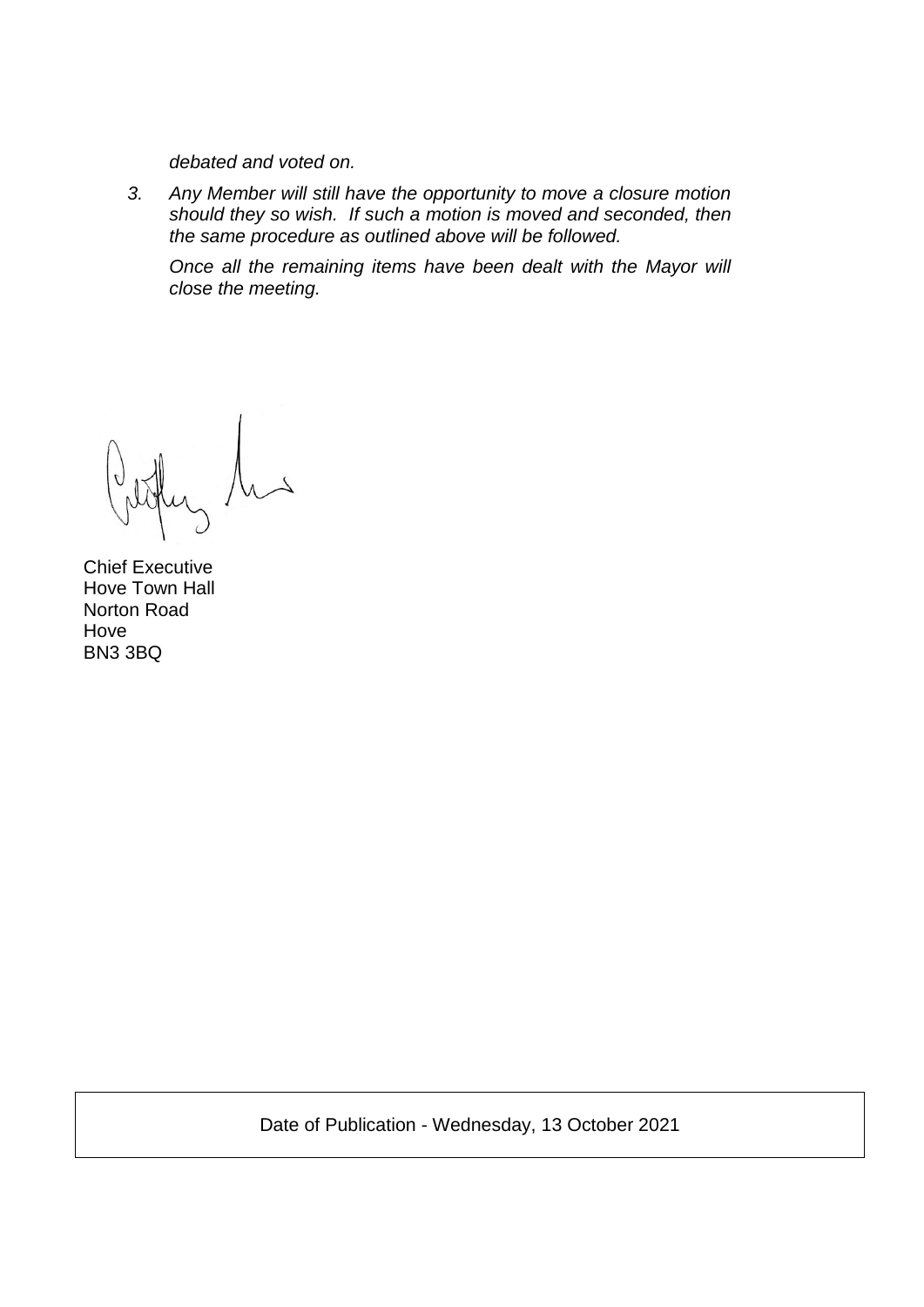#### **PUBLIC INVOLVEMENT**

The City Council actively welcomes members of the public and the press to attend its meetings and holds as many of its meetings as possible in public. Provision is also made on the agendas for public questions to committees and details of how questions can be raised can be found on the website and/or on agendas for the meetings.

The closing date for receipt of public questions and deputations for the next meeting is 12 noon on the fourth working day before the meeting.

#### **WEBCASTING NOTICE**

This meeting may be filmed for live or subsequent broadcast via the Council's website. At the start of the meeting the Chair will confirm if all or part of the meeting is being filmed. You should be aware that the Council is a Data Controller under the Data Protection Act 1998. Data collected during this web cast will be retained in accordance with the Council's published policy.

Therefore, by entering the meeting room and using the seats in the chamber you are deemed to be consenting to being filmed and to the possible use of those images and sound recordings for the purpose of web casting and/or Member training. If members of the public do not wish to have their image captured, they should sit in the public gallery area.

If you have any queries regarding this, please contact the Head of Democratic Services or the designated Democratic Services Officer listed on the agenda.

## **ACCESS NOTICE**

The Public Gallery is situated on the second floor of the Town Hall and is limited in size but does have 3 spaces designated for wheelchair users. There is a specially designed lift to the second floor and an automatic door and ramped access to the public gallery. The lift can be used as part of a manged evacuation and there are refuge areas (in the fire protected areas where people unable to use the stairs can wait to be assisted from the building via the lift), which will accommodate 2 wheelchair users and several standing users.

We have made a number of adjustments to make the venue as accessible as possible and the seated spaces available in the public gallery can be used by disabled people who are not wheelchair users, but able to use bench style seating.

Infra-red hearing aids are available for use during the meeting. If you require any further information or assistance, please contact the receptionist on arrival.

If you wish to attend a meeting but are unable to use stairs please contact the Democratic Services Team (Tel: 01273 291066 or Email: [democratic.services@brighton-hove.gov.uk\)](mailto:democratic.services@brighton-hove.gov.uk) in advance of the meeting to discuss your access requirements. We can then work with you to enable your attendance and also to ensure your safe evacuation from the building in the event of an emergency.

If the public gallery is full, Committee Room 1 on the ground floor can be used as an inclusive space with video conferencing facilities and AV links to the council chamber, automatic doors, level access, its own step-free fire escape and nearby WC facilities, including wheelchair accessible provision. From this room you can watch the meeting and take part in the